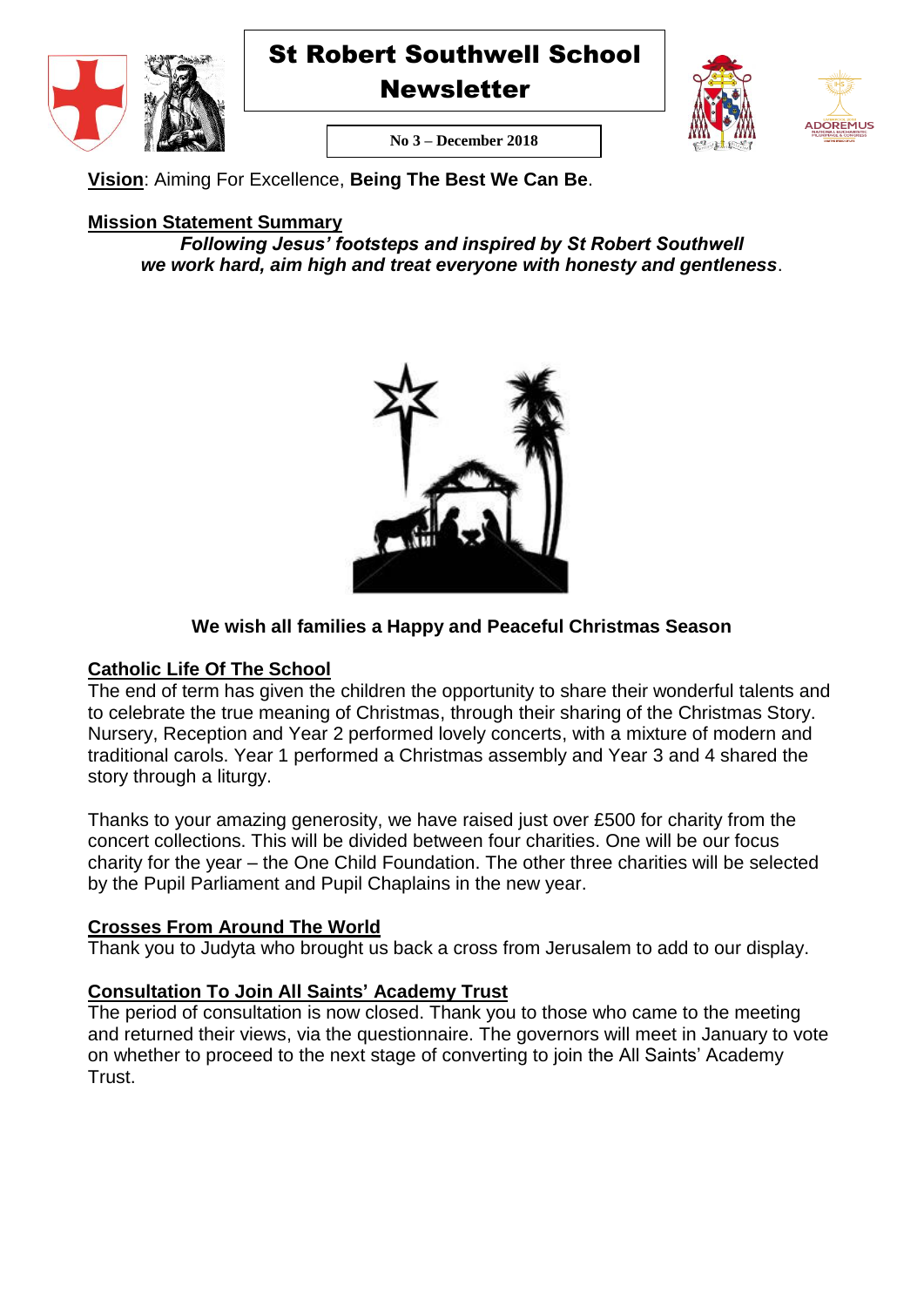# **Application for a Nursery or Reception place for September 2019**

A gentle reminder during this busy season: the deadline for Nursery and Reception application forms for a place in September 2019 is the 15th January 2019. If you are applying for a Reception place you must also complete the online application (CAF) to the borough in which you live by **15th January 2019**. If you have any queries, please ask at the office.

# **Polite Reminders**

A reminder that pictures/videos taken at Christmas performances are for personal use only and should not be shared on social media - thank you.

Please do not drop litter on the access road to the school or in the school grounds, we love where we live and learn. Let's help keep it clean and tidy.

Please do not use the marked disable parking bays on the roads near the school unless you are genuinely eligible to do so.

# **Friends' Association**

Thank you to those who helped at the Christmas Fair, in any way. Your support and generosity are much appreciated. Thank you also to everyone who supports our Friends' Association throughout the year.

# **E-Safety**

If your child is receiving a new device which links to the internet for Christmas, please make full use of the parent controls and security setting.

Talk to your child about how to stay safe online.

Talking point: Choose usernames that don't reveal personal information.

# **Haircuts**

Haircuts and styles are part of the uniform policy. Long hair must be tied back and fringes should be clipped away from the eyes. If you choose to have your child's hair cut very short, please time it so that on their return to school, it has grown back sufficiently to meet the school requirements. It should be of one length, **with no steps, no shaved symbols and no lines.** Girls should have hair extensions and colours, etc. removed before their return to school.

To ensure the children understand that this is part of the school uniform policy, children whose hair cut/style is not acceptable will be kept off the playground and may be withdrawn from school trips until the issue has been resolved.

# **Safeguarding**

The school's Designated Safeguarding Leaders (DSLs) are:

Miss Beck, Miss Montgomery and Mrs Egan. However, all members of staff have a duty to, and are trained in the safeguarding of our children. Should you have any safeguarding concerns, please speak to a member of staff as soon as possible. For any matters concerning safeguarding outside of school hours or during the holidays, please send an email to: [safeguarding@robsouth.org](mailto:safeguarding@robsouth.org)

# **School Website**

For your information, our school website address is: [www.robsouth.org](http://www.robsouth.org/)